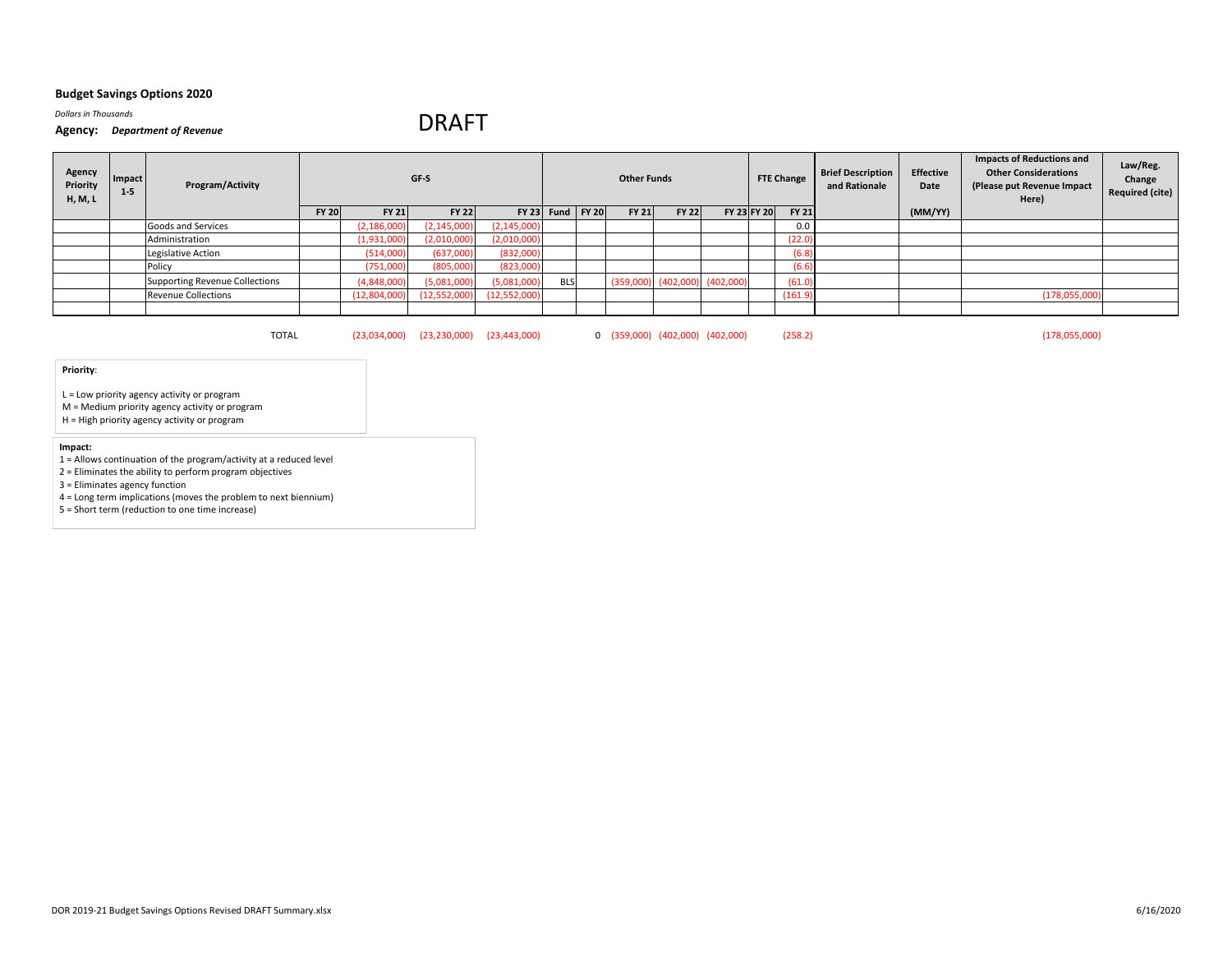*Dollars in Thousands*

**Agency:** *Department of Revenue*

| Agency<br>Priority | <b>Impact</b><br>$1 - 5$ | Program/Activity                        |              |              | GF-S         |          |  | <b>Other Funds</b> |                                                |  | <b>FTE Change</b> | <b>Brief Description and Rationale</b>            | <b>Effective</b><br>Date | <b>Impacts of Reductions and</b><br><b>Other Considerations</b><br>(Please put Revenue Impact Here) | Law/Reg. Change<br><b>Required (cite)</b> |
|--------------------|--------------------------|-----------------------------------------|--------------|--------------|--------------|----------|--|--------------------|------------------------------------------------|--|-------------------|---------------------------------------------------|--------------------------|-----------------------------------------------------------------------------------------------------|-------------------------------------------|
| <b>H, M, L</b>     |                          |                                         | <b>FY 20</b> | <b>FY 21</b> | <b>FY 22</b> |          |  |                    | FY 23 Fund FY 20 FY 21 FY 22 FY 23 FY 20 FY 21 |  |                   |                                                   | (MM/YY)                  |                                                                                                     |                                           |
|                    |                          |                                         |              |              |              |          |  |                    |                                                |  |                   | Reduction to supplies, postage & printing,        |                          |                                                                                                     |                                           |
|                    |                          |                                         |              |              |              |          |  |                    |                                                |  |                   | publications/subscriptions, training,             |                          | This reduction will limit the agency's ability to keep staff informed,                              |                                           |
|                    |                          | Reduce Goods and Services by 15%        |              | (250,000     | (250,000)    | (250,000 |  |                    |                                                |  |                   | conferences and registrations.                    | 7/20                     | trained and equipped with necessary supplies and support.                                           |                                           |
|                    |                          |                                         |              |              |              |          |  |                    |                                                |  |                   | Reduce funds available for Property Tax           |                          | If the agency receives property tax deferral requests totaling more                                 |                                           |
|                    |                          |                                         |              |              |              |          |  |                    |                                                |  |                   | deferrals. \$2,494,00 is currently available, but |                          | than the available funds, the agency would not approve them. If it                                  |                                           |
|                    |                          | Reduce funds for Property Tax deferrals |              | (700,000)    | (700,000)    | (700,000 |  |                    |                                                |  |                   | often underspent.                                 | 7/20                     | becomes necessary, additional funds would be requested.                                             |                                           |
|                    |                          |                                         |              |              |              |          |  |                    |                                                |  |                   | Do not extend Bothell building C office lease     |                          |                                                                                                     |                                           |
|                    |                          |                                         |              |              |              |          |  |                    |                                                |  |                   | after it expires 6/30/2021. Reduce Seattle field  |                          |                                                                                                     |                                           |
|                    |                          |                                         |              |              |              |          |  |                    |                                                |  |                   | office leased space by 1,930 sq. ft. in March     |                          | No impact to taxpayers. Eliminating office space in Bothell and                                     |                                           |
|                    |                          |                                         |              |              |              |          |  |                    |                                                |  |                   | 2021. Reduce Seattle parking contract by 7        |                          | 01/21 - 3/21 - Seattle, and parking spaces in Seattle was planned prior to this                     |                                           |
|                    |                          | Reduce Office Space and Parking         |              | (44,000)     | (225.000)    | (225,000 |  |                    |                                                |  |                   | spaces in June 2020.                              | 7/20                     | reduction exercise.                                                                                 |                                           |
|                    |                          |                                         |              |              |              |          |  |                    |                                                |  |                   |                                                   |                          | This reduction will extend planned equipment life by deferring                                      |                                           |
|                    |                          |                                         |              |              |              |          |  |                    |                                                |  |                   |                                                   |                          | equipment replacement cycles. This adds risk to the agency with                                     |                                           |
|                    |                          |                                         |              |              |              |          |  |                    |                                                |  |                   |                                                   |                          | security updates, maintenance, and performance. Our ability to                                      |                                           |
|                    |                          |                                         |              |              |              |          |  |                    |                                                |  |                   | Reduction to equipment and services               |                          | respond to agency needs, which includes taxpayer support and                                        |                                           |
|                    |                          | Reduce Equipment and Services           |              | (670,000     | (670,000)    | (670,000 |  |                    |                                                |  |                   | associated with Information Services.             | 7/20                     | collections will be impacted.                                                                       |                                           |
|                    |                          |                                         |              |              |              |          |  |                    |                                                |  |                   | Reduction to travel associated with staff         |                          |                                                                                                     |                                           |
|                    |                          |                                         |              |              |              |          |  |                    |                                                |  |                   | training, taxpayer education, and audit           |                          | Reducing travel will reduce the agency's ability to perform audits                                  |                                           |
|                    |                          | Reduce Travel by 15%                    |              | (300,000     | (300,000)    | (300,000 |  |                    |                                                |  |                   | activities.                                       | 7/20                     | and provide taxpayer education.                                                                     |                                           |
|                    |                          |                                         |              |              |              |          |  |                    |                                                |  |                   |                                                   |                          |                                                                                                     |                                           |
|                    |                          |                                         |              |              |              |          |  |                    |                                                |  |                   |                                                   |                          | Without usability testing and technical support (especially after                                   |                                           |
|                    |                          |                                         |              |              |              |          |  |                    |                                                |  |                   |                                                   |                          | hours), My DOR may not meet customer needs and cause                                                |                                           |
|                    |                          |                                         |              |              |              |          |  |                    |                                                |  |                   |                                                   |                          | additional calls or inquiries to the operating divisions for support.                               |                                           |
|                    |                          |                                         |              |              |              |          |  |                    |                                                |  |                   | Early termination of consulting services          |                          |                                                                                                     |                                           |
|                    |                          |                                         |              |              |              |          |  |                    |                                                |  |                   | supporting ATLAS (My DOR) - facilitation and      |                          | The agency may not be able to absorb some or all of these duties                                    |                                           |
|                    |                          | Eliminate consulting services           |              |              |              |          |  |                    |                                                |  |                   | oversight of system usability testing, and        |                          | with existing or reduced resources which could result in long term                                  |                                           |
|                    | 2, 4                     | supporting ATLAS (My DOR)               |              | (222,000)    |              |          |  |                    |                                                |  |                   | technical support including after hours.          | 10/20                    | system impacts and agency reputation risks.                                                         |                                           |

TOTAL

(2,186,000) (2,145,000) (2,145,000) 0

# **Priority**:

L <sup>=</sup> Low priority agency activity or program M <sup>=</sup> Medium priority agency activity or program H <sup>=</sup> High priority agency activity or program

## **Impact:**

1 <sup>=</sup> Allows continuation of the program/activity at <sup>a</sup> reduced level 2 <sup>=</sup> Eliminates the ability to perform program objectives 3 <sup>=</sup> Eliminates agency function

4 <sup>=</sup> Long term implications (moves the problem to next biennium) 5 <sup>=</sup> Short term (reduction to one time increase)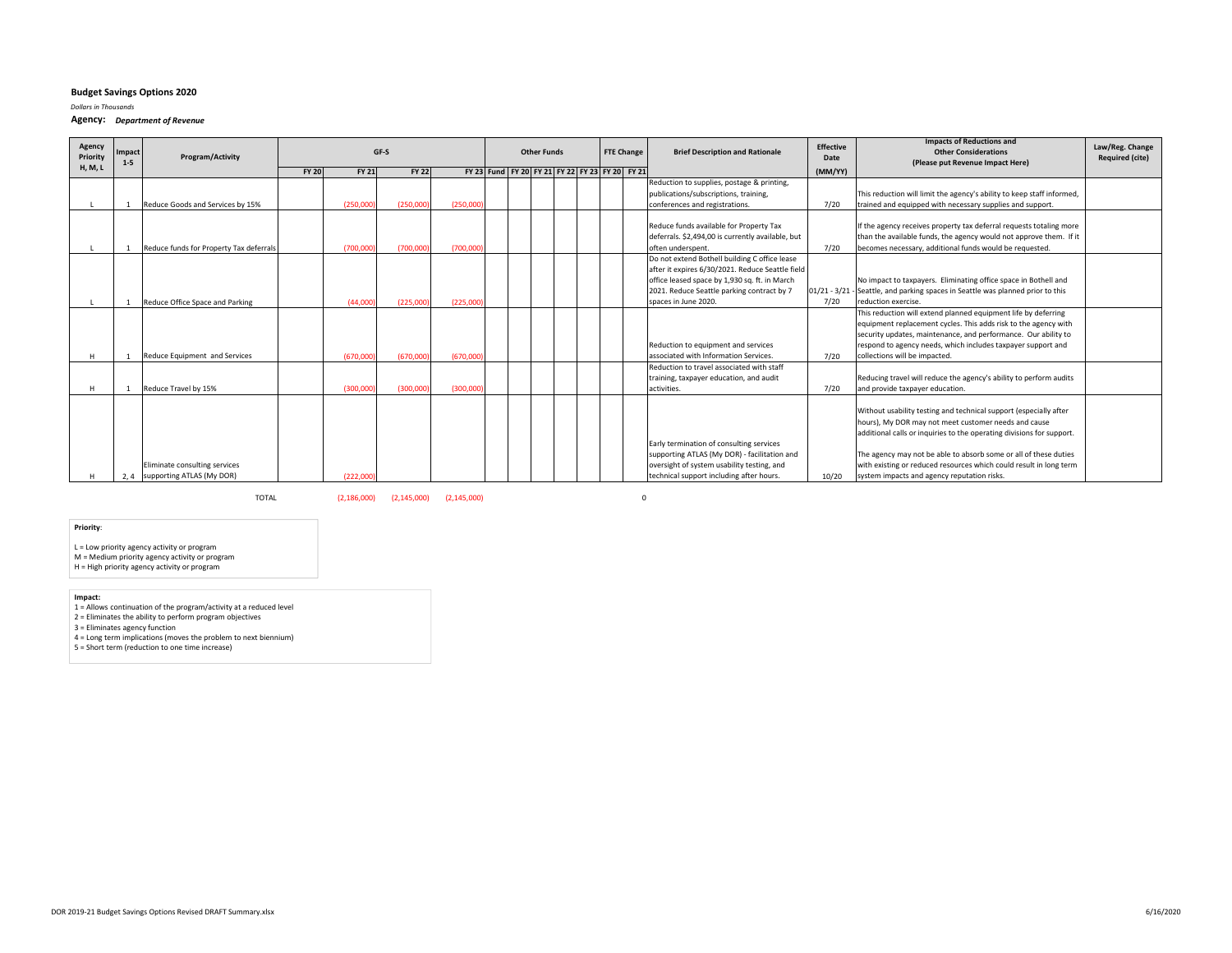#### *Dollars in Thousands*

**Agency:** *Department of Revenue*

| Agency<br>Priority | <b>Impact</b><br>$1 - 5$ | Program/Activity                                                                                               |              |              | GF-S         |           |                                    | <b>Other Funds</b> |  | <b>FTE Change</b> |              | <b>Brief Description and Rationale</b>            | Effective<br>Date | <b>Impacts of Reductions and</b><br><b>Other Considerations</b><br>(Please put Revenue Impact Here)                                                                                                                                   | Law/Reg. Change<br><b>Required (cite)</b> |
|--------------------|--------------------------|----------------------------------------------------------------------------------------------------------------|--------------|--------------|--------------|-----------|------------------------------------|--------------------|--|-------------------|--------------|---------------------------------------------------|-------------------|---------------------------------------------------------------------------------------------------------------------------------------------------------------------------------------------------------------------------------------|-------------------------------------------|
| <b>H, M, L</b>     |                          |                                                                                                                | <b>FY 20</b> | <b>FY 21</b> | <b>FY 22</b> |           | FY 23 Fund FY 20 FY 21 FY 22 FY 23 |                    |  | <b>FY 20</b>      | <b>FY 21</b> |                                                   | (MM/YY)           |                                                                                                                                                                                                                                       |                                           |
|                    |                          | Taxpayer Account Administration (TAA),<br>Information Services (IS), Business and<br>Financial Services (B&FS) |              | (617,000)    | (617,000     | (617,000) |                                    |                    |  |                   |              | (8.0) Eliminate 8 positions                       | 7/20              | Key communication, coordination and service delivery would be<br>impacted in each of the identified programs.                                                                                                                         |                                           |
| M                  |                          | Information Services, Information<br>Governance Office (IGO), Business and<br>Financial Services (B&FS)        |              | (486,000)    | (505,000)    | (505,000) |                                    |                    |  |                   |              | (5.5) Eliminate 5.5 positions                     | 7/20              | Technical support for critical IT infrastructure would be impacted.<br>Wait times for staff support on key fiscal and support functions<br>from B&FS would be longer. Response time for public records<br>requests would be impacted. |                                           |
| м                  |                          | Information Governance Office (IGO)                                                                            |              | (109,000)    | (109,000)    | (109,000) |                                    |                    |  |                   |              | 0) Eliminate 1 position                           | 7/20              | Significantly reduces agency wide information governance<br>responsibilities.                                                                                                                                                         |                                           |
|                    |                          | Information Services (IS), Business and<br>Financial Services (B&FS), and Human<br>Resources (HR)              |              | (447,000)    | (497,000     | (497,000) |                                    |                    |  |                   |              | (4.5) Eliminate 5 positions (1 starting Jan 2021) | 7/20              | Significantly reduces HR and other administrative support services<br>to agency staff.                                                                                                                                                |                                           |
|                    |                          | Internal Audit (IA), Customer<br>Experience and Communications (CEC)                                           |              | (172,000)    | (172,000)    | (172,000) |                                    |                    |  |                   |              | ) Eliminate 2 positions                           | 7/20              | Reduces ability to audit internal process and procedures in IA<br>(position currently vacant). Communications related to taxpayer<br>outreach and education would be impacted.                                                        |                                           |
|                    |                          | 2, 4 Executive                                                                                                 |              | (100, 000)   | (110,000)    | (110,000) |                                    |                    |  |                   |              | D) Eliminate 1 position                           | 7/20              | Eliminating this position would directly impact the agency's ability<br>to use data to drive decisions.                                                                                                                               |                                           |

TOTAL(1,931,000) (2,010,000) (2,010,000) (22.0)

**Priority**:

 $\mathbf{I}$ 

L <sup>=</sup> Low priority agency activity or program M <sup>=</sup> Medium priority agency activity or program

H <sup>=</sup> High priority agency activity or program

**Impact:**<br>1 = Allows continuation of the program/activity at a reduced level<br>2 = Eliminates the ability to perform program objectives

3 <sup>=</sup> Eliminates agency function 4 <sup>=</sup> Long term implications (moves the problem to next biennium) 5 <sup>=</sup> Short term (reduction to one time increase)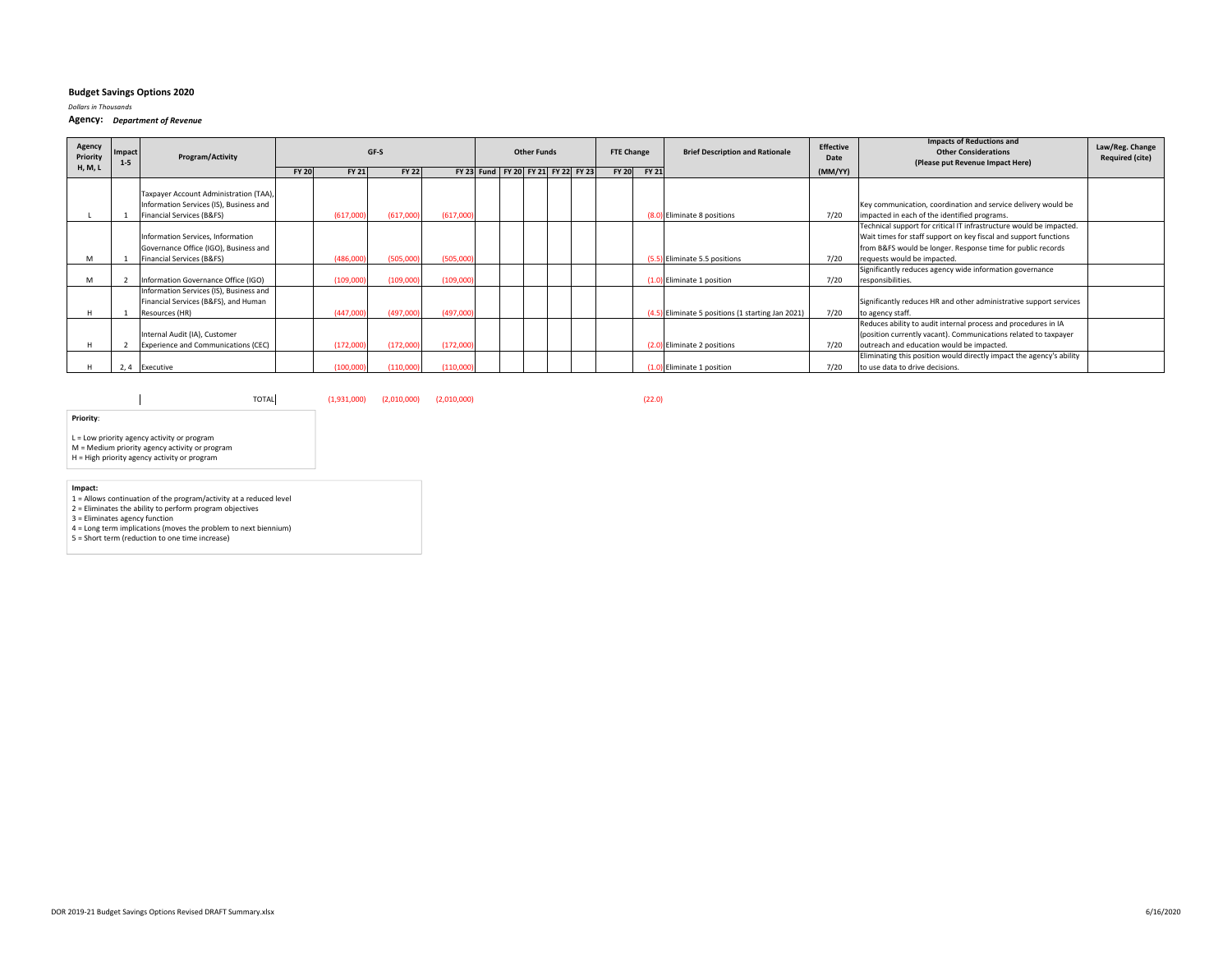*Dollars in Thousands*

#### **Agency:** *Department of Revenue*

| Agency<br>Priority | <b>Impact</b>                                      | Program/Activity                                                                                                                                            |                       | GF-S                | <b>Other Funds</b>  |  | <b>FTE Change</b> | <b>Brief Description and Rationale</b>         | <b>Effective</b><br>Date                                                                                                                                                                                                                                         | <b>Impacts of Reductions and</b><br><b>Other Considerations</b> | Law/Reg. Change<br><b>Required (cite)</b>                                                                                                                                                                                                                                                                                                                                                                                                                                                                                                  |                                                                                                      |
|--------------------|----------------------------------------------------|-------------------------------------------------------------------------------------------------------------------------------------------------------------|-----------------------|---------------------|---------------------|--|-------------------|------------------------------------------------|------------------------------------------------------------------------------------------------------------------------------------------------------------------------------------------------------------------------------------------------------------------|-----------------------------------------------------------------|--------------------------------------------------------------------------------------------------------------------------------------------------------------------------------------------------------------------------------------------------------------------------------------------------------------------------------------------------------------------------------------------------------------------------------------------------------------------------------------------------------------------------------------------|------------------------------------------------------------------------------------------------------|
| H, M, L            | $1 - 5$                                            |                                                                                                                                                             | FY 21<br><b>FY 20</b> | <b>FY 22</b>        |                     |  |                   | FY 23 Fund FY 20 FY 21 FY 22 FY 23 FY 20 FY 21 |                                                                                                                                                                                                                                                                  | (MM/YY)                                                         | (Please put Revenue Impact Here)                                                                                                                                                                                                                                                                                                                                                                                                                                                                                                           |                                                                                                      |
| М                  | $\overline{\mathbf{3}}$                            | Warehouse Tax Incentive Program                                                                                                                             |                       | (119,000)           | (119,000)           |  |                   |                                                | Eliminate Warehouse Tax Incentive<br>Program                                                                                                                                                                                                                     | 7/21                                                            | Eliminate 1.5 positions beginning in FY22. Increases of \$11<br>million/yr. to general fund by eliminating the refunding of state<br>portion of sales tax.<br>We are currently 6 months behind in working this program due to<br>resource constraints. We were 2 years behind 12 months ago and<br>have shifted resources in an attempt to get current.                                                                                                                                                                                    | RCW 82.08.820                                                                                        |
| M                  | $\overline{3}$                                     | Non-resident sales tax refunds                                                                                                                              | (263,000)             | (269,000)           | (269,000)           |  |                   |                                                | Eliminate refund of state sales tax to non-<br>(4.0) residents.                                                                                                                                                                                                  | 7/21                                                            | Eliminate 4 positions currently doing this work. We estimate an<br>increase of \$800,000/yr. to the general fund by eliminating the<br>refunding of state portion of sales tax.                                                                                                                                                                                                                                                                                                                                                            | RCW 82.08.0273                                                                                       |
|                    | $\mathbf{1}$                                       | Delay the due date for the next Tax                                                                                                                         |                       |                     | (195,000)           |  |                   |                                                | Delaying the study one year creates a large<br>one-time savings in FY 23. It also allows the<br>exemption study to be on a schedule in<br>harmony with the two-year budget process                                                                               |                                                                 | The one-year delay has many positive outcomes because it places<br>the primary work during the interim after a short session, allowing<br>more staff time to complete estimates and more review time. Also,                                                                                                                                                                                                                                                                                                                                | RCW 43.06.400                                                                                        |
| H                  |                                                    | Exemption Study to January 2025                                                                                                                             |                       |                     |                     |  |                   |                                                | rather than mid-biennium.                                                                                                                                                                                                                                        | 7/21                                                            | this aligns the exemption study with the budget cycle.<br>A savings of 2 FTEs would be realized due to inability to conduct                                                                                                                                                                                                                                                                                                                                                                                                                |                                                                                                      |
| H                  | $\overline{2}$                                     | Property Tax                                                                                                                                                | (175,000)             | (175,000)           | (175,000)           |  |                   |                                                | (2.0) Reduce the number of appraisals                                                                                                                                                                                                                            | 7/21                                                            | advisory appraisals.                                                                                                                                                                                                                                                                                                                                                                                                                                                                                                                       | 84.41.030                                                                                            |
| н                  | 3                                                  | Eliminate Hospital Benefit Zone (HBZ),<br>LRF and local government reporting<br>requirements                                                                | (10,000)              | (10,000)            | (10,000)            |  |                   |                                                | (0.1) Eliminate statutorily required reports<br>The Research and Fiscal Analysis (RFA)<br>division would continue to offload the data<br>and create single snapshot dataset;<br>however, data would be as reported by the<br>taxpayer without additional review. | 7/21                                                            | Legislators will not have annual information on these economic<br>development programs. With only one HBZ, that report has<br>arguable benefit at this point. Also, the information on the LFR<br>program does not change much year to year. These could both<br>become periodic reports if information is found to be valuable.<br>Agency shares the data with JLARC for their review and uses the<br>data in estimates. JLARC may have more questions regarding un-<br>reviewed data. RFA would need to have analysts review data detail | RCW 82.14.470(5) RCW<br>82.32.765                                                                    |
|                    |                                                    | Eliminate annual tax incentive data                                                                                                                         |                       |                     |                     |  |                   |                                                | Releasable individual incentive data would                                                                                                                                                                                                                       |                                                                 | carefully or the accuracy of estimates may decrease. Other divisions                                                                                                                                                                                                                                                                                                                                                                                                                                                                       |                                                                                                      |
| H<br>H             | $\overline{\mathbf{3}}$<br>$\overline{\mathbf{3}}$ | review and descriptive statistics report<br>Eliminate biannual report of passenger<br>motor vehicles using clean alternative<br>fuels and electric vehicles | (47,000)<br>(5,000)   | (47,000)<br>(5,000) | (47,000)<br>(5,000) |  |                   | (0.1)                                          | (0.5) continue to be on the agency's website.                                                                                                                                                                                                                    | 7/21<br>7/21                                                    | may have cost savings.<br>Data would not be readily available regarding these vehicle<br>purchases. The report includes data submitted to the agency<br>through taxpayer returns, use tax return data, use tax transactions<br>occurring at the Department of Licensing, and estimate future costs<br>of leased vehicles. The Legislature would not have a report showing<br>the costs of this program. If they requested this data, it would<br>negate the savings of not completing the report.                                          | RCW 82.32.534<br>RCW 82.08.9999(5) and<br>82.12.9999(5)                                              |
| H                  | $\overline{\mathbf{3}}$                            | Eliminate the Single Family Dwelling<br>Improvement Exemption Report                                                                                        | (2,000)               |                     |                     |  |                   |                                                | This is a one-time legislative required<br>report due November 15, 2020. This report<br>(0.0) is a joint effort of RFA and Property Tax.                                                                                                                         | 7/21                                                            | State legislators would not get information on the number of<br>property owners using the single family dwelling exemption and the<br>value of the exempt property. Based on preliminary information, it<br>appears the results of this report may provide limited information to required to eliminate this<br>legislators.                                                                                                                                                                                                               | This is a report required by<br>2SSB-6231 (2020) therefore<br>legislative action would be<br>report. |
| H                  | $\overline{\mathbf{3}}$                            | Eliminate the annual update of the<br>Watercraft Excise Tax (WET)<br><b>Depreciation Schedule</b>                                                           | (12,000)              | (12,000)            | (12,000)            |  |                   | (0.1)                                          |                                                                                                                                                                                                                                                                  | 7/21                                                            | Eliminates the current risk of not having the schedule published in a<br>rule.<br>So far (as of 5/18), we have not identified adequate data and even<br>national data may have a price; so this appears to be less risky than<br>continuing our present course. Having a set depreciation schedule in<br>statute may be a preferable approach.                                                                                                                                                                                             | RCW 82.49.040                                                                                        |

TOTAL

(514,000) (637,000) (832,000) (6.8)

**Priority**:

- L <sup>=</sup> Low priority agency activity or program
- M <sup>=</sup> Medium priority agency activity or program H <sup>=</sup> High priority agency activity or program
- 
- 
- **Impact:** 1 <sup>=</sup> Allows continuation of the program/activity at <sup>a</sup> reduced level
- 2 <sup>=</sup> Eliminates the ability to perform program objectives 3 <sup>=</sup> Eliminates agency function
- 4 <sup>=</sup> Long term implications (moves the problem to next biennium)
- 5 <sup>=</sup> Short term (reduction to one time increase)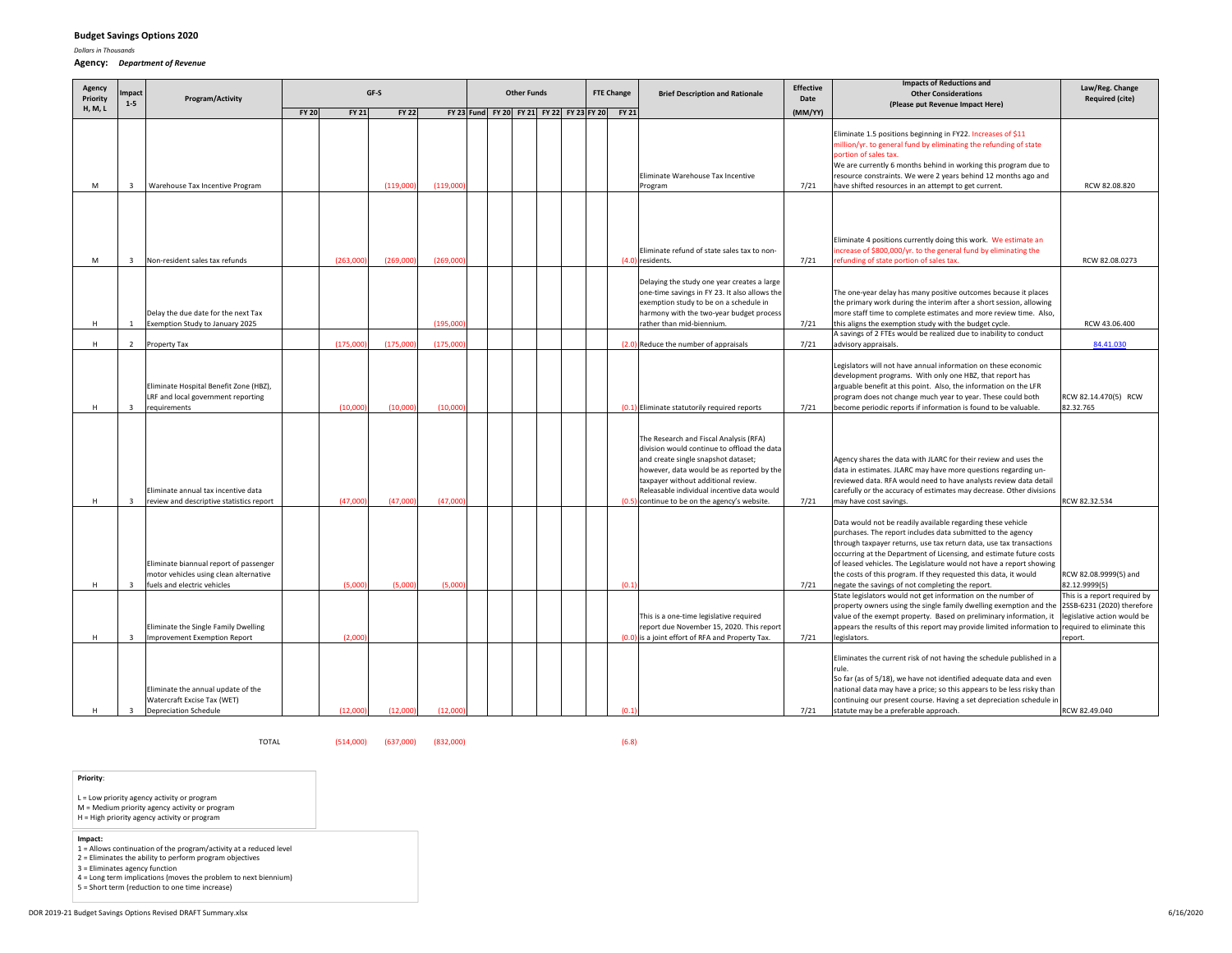*Dollars in Thousands*

**Agency:** *Department of Revenue*

| <b>H, M, L</b><br><b>FY 20</b><br><b>FY 22</b><br>FY 23 Fund FY 20 FY 21 FY 22 FY 23 FY 20 FY 21<br><b>FY 21</b><br>(MM/YY)<br>Change the survey of the Farm & Ag interest<br>7/20<br>(8.000)<br>(0.1) rate from every 4 years to every 6 years<br>every 6 years would move it to 2023.<br>Research and Fiscal Analysis (RFA)<br>Eliminate annual report of local sales and use | <b>Other Considerations</b><br>(Please put Revenue Impact Here)                                                                                                                                       | Law/Reg. Change<br><b>Required (cite)</b> |
|---------------------------------------------------------------------------------------------------------------------------------------------------------------------------------------------------------------------------------------------------------------------------------------------------------------------------------------------------------------------------------|-------------------------------------------------------------------------------------------------------------------------------------------------------------------------------------------------------|-------------------------------------------|
|                                                                                                                                                                                                                                                                                                                                                                                 |                                                                                                                                                                                                       |                                           |
|                                                                                                                                                                                                                                                                                                                                                                                 | The survey is next scheduled for 2021. Changing the survey to                                                                                                                                         |                                           |
|                                                                                                                                                                                                                                                                                                                                                                                 | Savings would be negated if the Governor's office or Legislature                                                                                                                                      |                                           |
| 7/20<br>(7,000)<br>(7.000)<br>(7.000)<br>Research and Fiscal Analysis<br>(0.1)<br>tax distributions<br>3<br>made.                                                                                                                                                                                                                                                               | requested the information, or if a public records requested were                                                                                                                                      |                                           |
|                                                                                                                                                                                                                                                                                                                                                                                 | Reduces the agency's ability to timely respond to fiscal notes and                                                                                                                                    |                                           |
| 7/20<br>(106,000)<br>(106,000)<br>(106.000)<br>M<br>Research and Fiscal Analysis<br>(1.1) Eliminate 1.1 position<br>for errors.                                                                                                                                                                                                                                                 | proposed legislative analysis. Less resources increase the chance                                                                                                                                     |                                           |
|                                                                                                                                                                                                                                                                                                                                                                                 |                                                                                                                                                                                                       |                                           |
| Modify and eliminate some processes and                                                                                                                                                                                                                                                                                                                                         | Customers may continue to request this data through public<br>records requests. If we do not have a process in place to have this<br>data available, the time it takes to complete these requests may |                                           |
| 7/20<br>negate the savings of doing away with the process.<br>1, 4 Research and Fiscal Analysis<br>(24,000)<br>(24.000)<br>(24,000)<br>(0.3)<br>M<br>) reports.                                                                                                                                                                                                                 |                                                                                                                                                                                                       |                                           |
| Eliminate taxable retail sales comparison for<br>cities and counties and detail tax information by<br>7/20<br>(22.000)<br>(35,000<br>counties and the Legislature.<br>M<br>Research and Fiscal Analysis<br>(35,000)<br>(0.4) industry and classification<br>3                                                                                                                   | If not revised, information provided on the web will become out of<br>date as new legislation is passed. This would impact cities,                                                                    |                                           |
| Postpone/eliminate the Compliance<br>Internal processes would be adjusted to conduct<br>7/20<br>(5,000)<br>(5.000)<br>(0.1) this less frequently, or not at all.<br>statistics on level of taxpaver compliance.<br>M<br>Study<br>$\overline{4}$                                                                                                                                 | The agency and external stakeholders would not have updated                                                                                                                                           |                                           |
| (498,000<br>10/20<br>H<br>(418,000)<br>(498,000)<br>assist the Governor and Legislature.<br>Legislation and Policy (L&P)<br>(3.0) Eliminate 3 positions                                                                                                                                                                                                                         | Reduces the agency's ability to meet the statutory obligation to                                                                                                                                      |                                           |
| 7/20<br>(97,000)<br>(97,000)<br>(97,000)<br>H<br>2 Research and Fiscal Analysis<br>(1.0) Eliminate 1 position                                                                                                                                                                                                                                                                   | Reduces the ability to use GIS technology and analysis expertise in<br>responding to Legislature, tribes and other inquiries.                                                                         |                                           |
| Eliminates property tax research processes -<br>integrated model, match files, calculation<br>(51,000)<br>(51,000)<br>7/20<br>and complete certain types of fiscal notes.<br>1, 4 Research and Fiscal Analysis<br>(51,000)<br>(0.5) sheets, senior model                                                                                                                        | Eliminating these processes would limit our ability to provide data                                                                                                                                   |                                           |

**Priority**:

L <sup>=</sup> Low priority agency activity or program M <sup>=</sup> Medium priority agency activity or program H <sup>=</sup> High priority agency activity or program

**Impact:**

TOTAL

1 <sup>=</sup> Allows continuation of the program/activity at <sup>a</sup> reduced level 2 <sup>=</sup> Eliminates the ability to perform program objectives 3 <sup>=</sup> Eliminates agency function 4 <sup>=</sup> Long term implications (moves the problem to next biennium)

5 <sup>=</sup> Short term (reduction to one time increase)

(751,000) (805,000) (823,000) (6.6)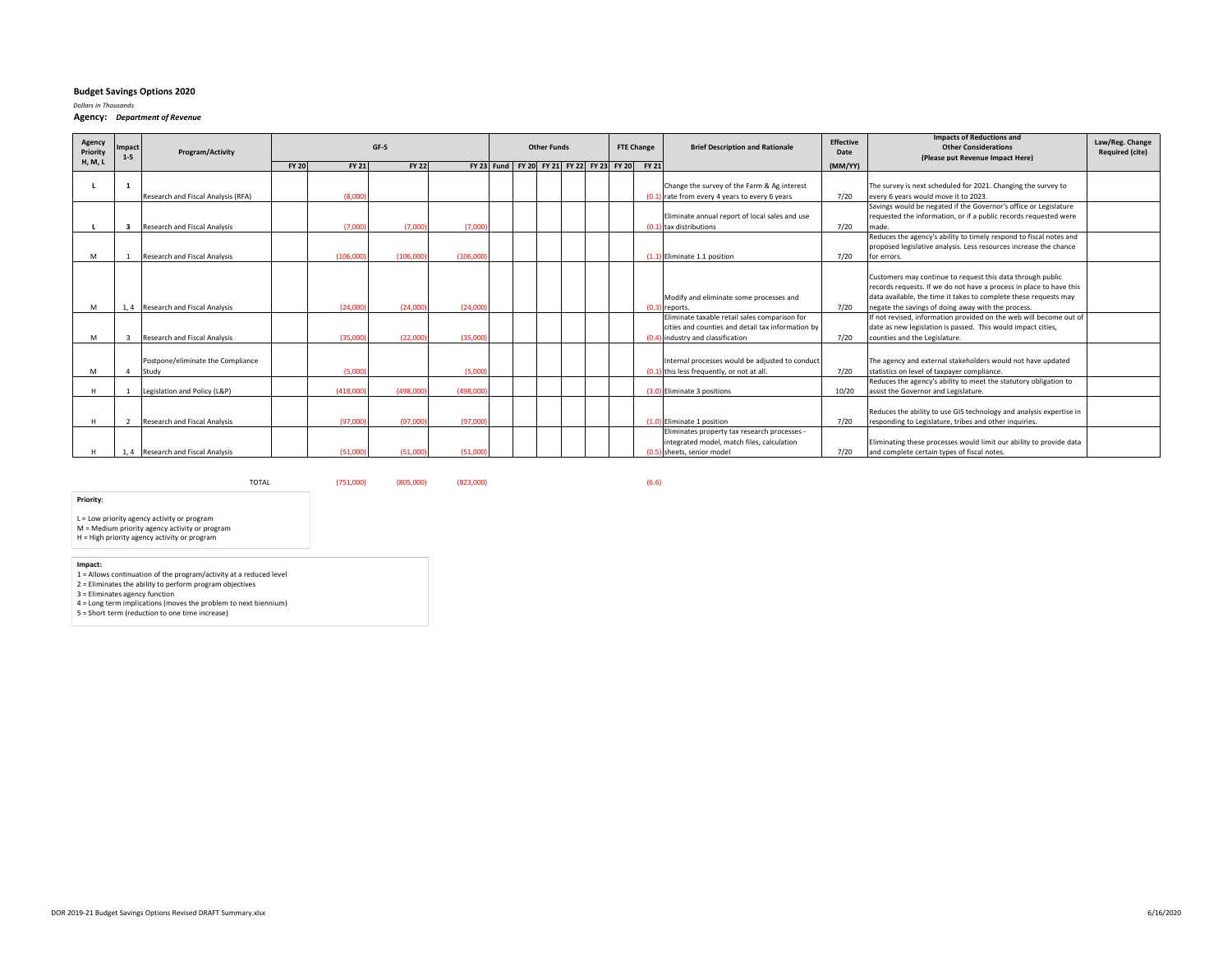*Dollars in Thousands*

**Agency:** *Department of Revenue*

| Agency<br>Priority | Impact<br>$1 - 5$ | Program/Activity                                                                                                   | GF-S         |              |              |             |            |              | <b>Other Funds</b> |              |           | <b>FTE Change</b> |                   | <b>Brief Description and Rationale</b>                        | Effective<br>Date | <b>Impacts of Reductions and</b><br><b>Other Considerations</b><br>(Please put Revenue Impact Here)                                                                                                                                                                                                                                                                                                                                                                                              | Law/Reg. Change<br><b>Required (cite)</b>                               |
|--------------------|-------------------|--------------------------------------------------------------------------------------------------------------------|--------------|--------------|--------------|-------------|------------|--------------|--------------------|--------------|-----------|-------------------|-------------------|---------------------------------------------------------------|-------------------|--------------------------------------------------------------------------------------------------------------------------------------------------------------------------------------------------------------------------------------------------------------------------------------------------------------------------------------------------------------------------------------------------------------------------------------------------------------------------------------------------|-------------------------------------------------------------------------|
| <b>H, M, L</b>     |                   |                                                                                                                    | <b>FY 20</b> | <b>FY 21</b> | <b>FY 22</b> |             | FY 23 Fund | <b>FY 20</b> | <b>FY 21</b>       | <b>FY 22</b> |           |                   | FY 23 FY 20 FY 21 |                                                               | (MM/YY)           |                                                                                                                                                                                                                                                                                                                                                                                                                                                                                                  |                                                                         |
| M                  |                   | Taxpayer Services (TPS), Taxpayer<br>Account Administration (TAA), Property<br>Tax (PT), Information Services (IS) |              | (1,769,000)  | (1,939,000)  | (1,939,000) | BLS        |              | (359,000)          | (402,000)    | (402,000) |                   |                   | (31.7) Eliminate 31.7 positions (1 retirement - July 1, 2020) | 7/20              | The agency has a voluntary compliance rate of 97.5%. These<br>positions play a direct role in providing information and services to<br>taxpayers to help them understand their obligations and properly<br>report their taxes. Eliminating these positions serverly impacts the<br>agency's ability to provide needed services.                                                                                                                                                                  |                                                                         |
| M                  |                   | Property Tax, Customer Experience and<br>Communications (CEC), Interpretations<br>and Technical Advice (ITA)       |              | (701,000     | (701,000     | (701,000    |            |              |                    |              |           |                   |                   | (7.3) Eliminate 7.3 positions                                 | 7/20              | ITA's work on seven recent issues resulted in payment of over \$57<br>million of assessments through interpretation of complex tax policy.<br>Overall, this reduction will impact revenue, and the ability to<br>promote sound tax policy and support of local government.                                                                                                                                                                                                                       |                                                                         |
|                    |                   | Self-Serve Payment Plans                                                                                           |              | (113.000)    | (150,000     | (150,000    |            |              |                    |              |           |                   |                   | (2.0) Eliminate 2 positions                                   | 10/20             | New online program being released in September 2020 to gain<br>efficiencies in tax collection.                                                                                                                                                                                                                                                                                                                                                                                                   |                                                                         |
|                    |                   | Property Tax, Information Services,<br>ATLAS Mgmt., Executive                                                      |              | (1.534.000)  | (1.534.000   | (1.534.000) |            |              |                    |              |           |                   |                   | (12.5) Eliminate 12.5 positions                               | 7/20              | These positions support voluntary compliance, revenue collections,<br>property tax and the agency's tax and licensing applications. This will<br>also impact the agency's ability to implement retail sales tax<br>compacting with the tribes.                                                                                                                                                                                                                                                   |                                                                         |
|                    |                   | Administrative Review and Hearings<br>(ARHD), Property Tax                                                         |              | (704,000)    | (704,000     | (704.000)   |            |              |                    |              |           |                   |                   | (7.0) Eliminate 7.0 positions                                 | 7/20              | ARHD's inventory is \$550.5M of which 75% are on collection hold.<br>ARHD has no control over BTA inventory (90 cases) and does not<br>have the option to let them go late.<br>This will delay receipt of revenues and if representation is<br>compromised at BTA, it may result in lost revenues. Assume loss or<br>delay in receipt of inventory above [20% = 110M delay/ loss]<br>This will impact customer service and could cause a revenue impact to the<br>state and local jurisdictions. | RCW 84.09.030, WAC<br>458-12-140, RCW<br>84.12.360 and RCW<br>84.16.110 |
|                    |                   | Administrative Review and Hearings                                                                                 |              | (27.000)     | (53,000      | (53,000)    |            |              |                    |              |           |                   |                   | (0.5) Eliminate .5 of a position                              | 7/20              | This would eliminate the review of binding tax rulings.                                                                                                                                                                                                                                                                                                                                                                                                                                          |                                                                         |

TOTAL(4,848,000) (5,081,000) (5,081,000) (359,000) (402,000) (402,000) (61.0)

**Priority**:

L <sup>=</sup> Low priority agency activity or program M <sup>=</sup> Medium priority agency activity or program H <sup>=</sup> High priority agency activity or program

Impact:<br>1 = Allows continuation of the program/activity at a reduced level<br>2 = Eliminates the ability to perform program objectives<br>3 = Eliminates agency function<br>4 = Long term implications (moves the problem to next bienn